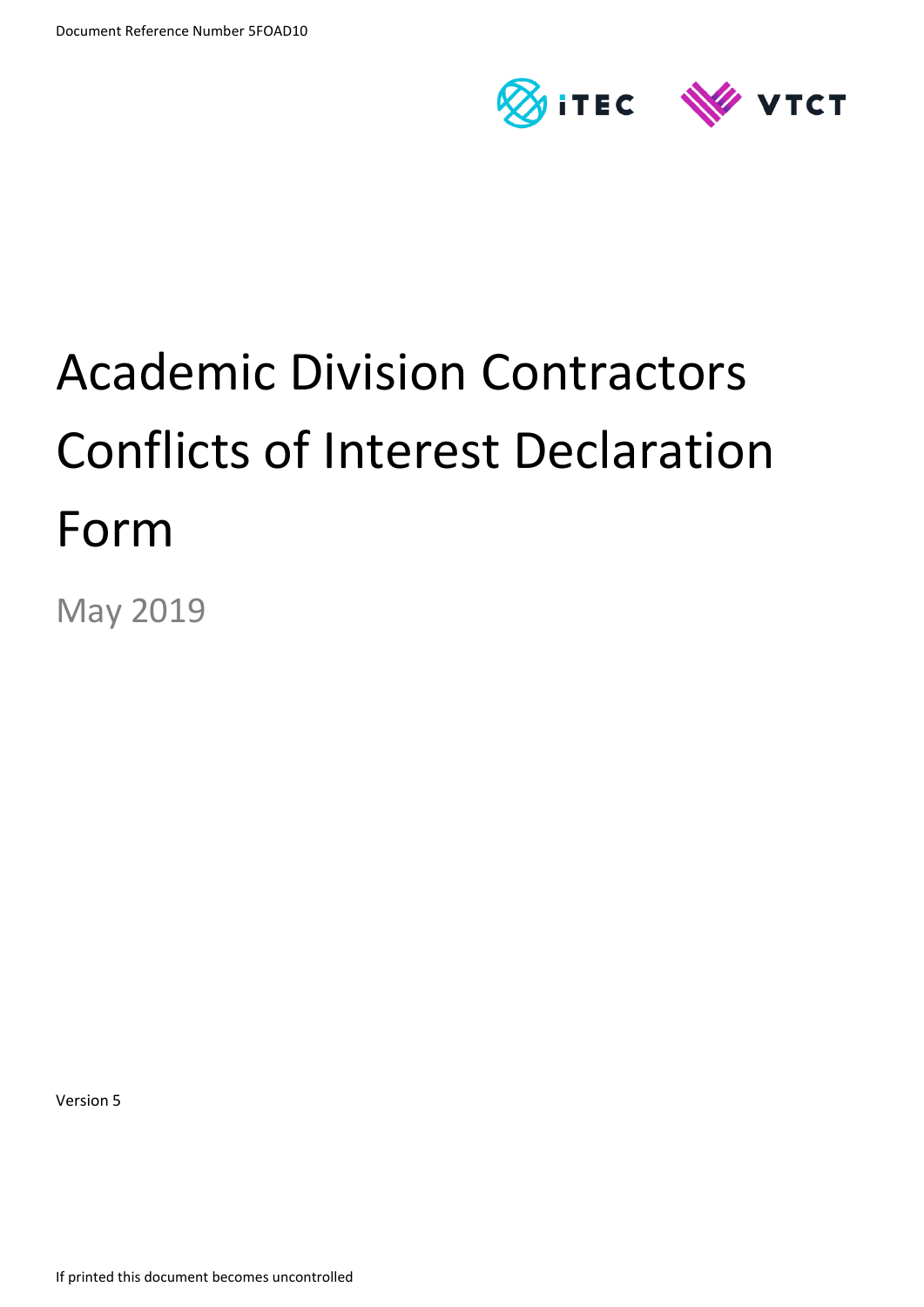

Please use this form to declare any conflicts of interest that you have relating to the project that you will undertake for VTCT. This form supports General Conditions of Recognition – A4, A6, A8, G4.

| Full name       |                                                                                                                       |
|-----------------|-----------------------------------------------------------------------------------------------------------------------|
| Job role        |                                                                                                                       |
| Time period for | For example: EQAs: 2018-2019, and for contracted writers and markers: Winter 2018 series, December 2018 to March 2019 |
| the declaration |                                                                                                                       |

| <b>Qualification Suite</b>                                                                     |  |
|------------------------------------------------------------------------------------------------|--|
| Which qualifications have you been asked to work on?                                           |  |
| Please list the sector, qualification type and                                                 |  |
| qualification code.                                                                            |  |
|                                                                                                |  |
| For example:                                                                                   |  |
| <b>EQAs - VTCT VRQ Beauty</b><br>VTCT TLQ - Beauty and complementary therapies BT3D4 and CT3D1 |  |
| <b>ITEC VRQ - Sport</b>                                                                        |  |
| Which department has allocated work to you?                                                    |  |
|                                                                                                |  |
|                                                                                                |  |
| Who is the manager, technical lead or project manager                                          |  |
| that you will report to?                                                                       |  |
|                                                                                                |  |

| <b>Declaration</b>                                        |  |
|-----------------------------------------------------------|--|
| Are you or have you been contracted to work for           |  |
| another awarding or educational organisation?             |  |
| If so, please give details.                               |  |
|                                                           |  |
|                                                           |  |
|                                                           |  |
|                                                           |  |
|                                                           |  |
| Are you, or have you been, employed at a school,          |  |
| college or private training provider?                     |  |
| This could be as a permanent member of staff or as a      |  |
| contractor.                                               |  |
| If so, please give the centre name and VTCT centre code   |  |
| (where applicable)                                        |  |
|                                                           |  |
| Which qualifications do you currently teach?              |  |
| Please give details of the qualification title, level and |  |
| awarding organisation.                                    |  |
|                                                           |  |
|                                                           |  |
|                                                           |  |
|                                                           |  |
|                                                           |  |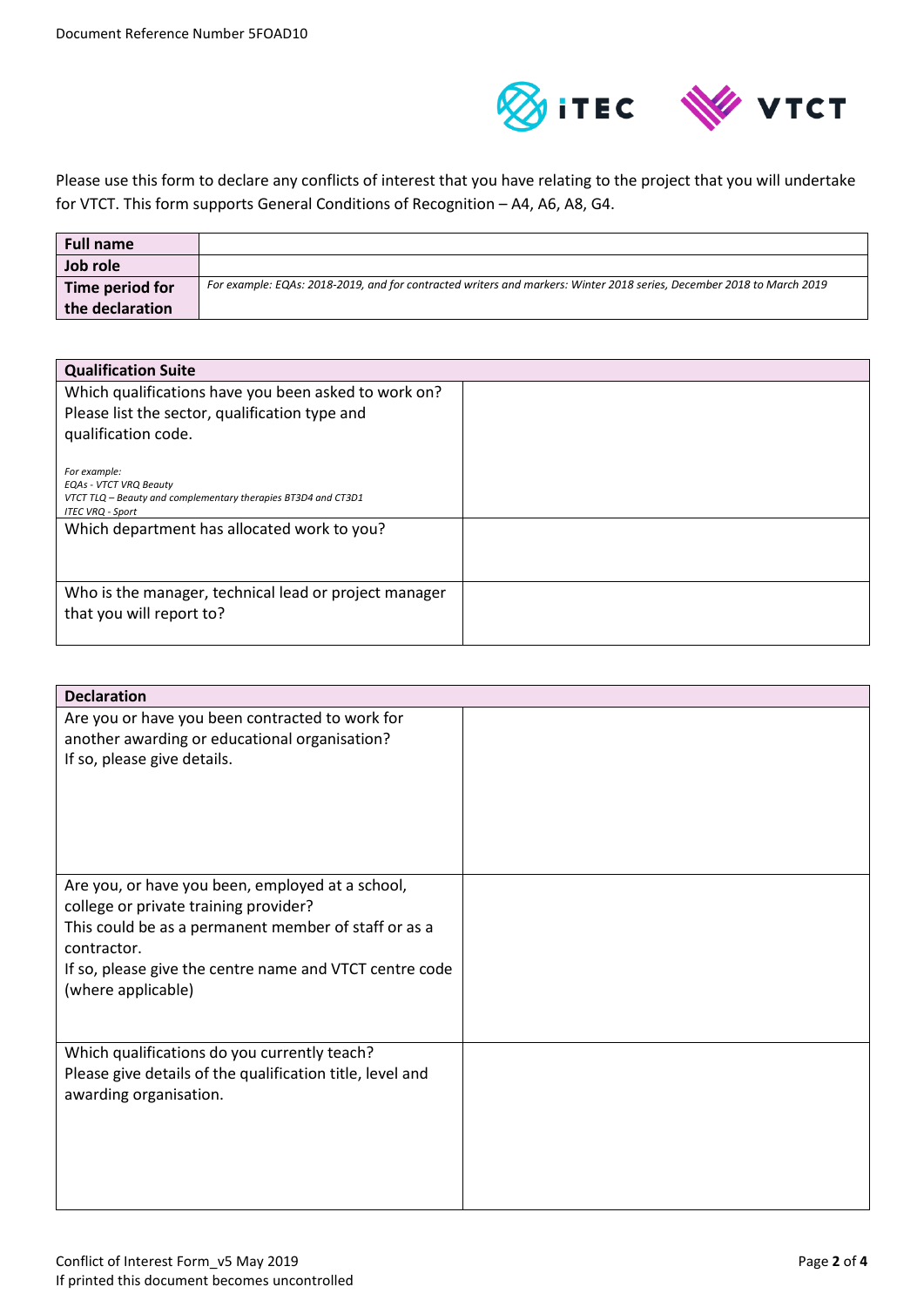



| Will your students take an examination set by VTCT?<br>If so, please give details.                                                          |  |
|---------------------------------------------------------------------------------------------------------------------------------------------|--|
|                                                                                                                                             |  |
| Do you have a child, sibling, partner/spouse, friend or<br>close family member that is due to take an assessment<br>set by VTCT?            |  |
| If so, please give details of their name, centre and the<br>qualification.                                                                  |  |
| Do you have a partner/spouse or close family member<br>that is teaching, or due to teach, an assessment set by<br>VTCT?                     |  |
| If so, please give details of their name, centre and the<br>qualification.                                                                  |  |
| Are you a private tutor?<br>If so, please give details.                                                                                     |  |
| Are you an IQA for a school, college or private training<br>provider?<br>If so, please give details of the centre and the<br>qualification. |  |
| Please provide details of any other potential conflicts of<br>interests:                                                                    |  |
|                                                                                                                                             |  |

| I can confirm that to my knowledge there are no other conflicts of interest that could impact on my role at<br>VTCT.                                                                      |
|-------------------------------------------------------------------------------------------------------------------------------------------------------------------------------------------|
| I will notify VTCT should a potential conflict of interest that I have not already declared become apparent.                                                                              |
| I will inform VTCT if I subsequently teach the qualification for which I have developed assessment materials.                                                                             |
| $\Box$ I give my consent for my information to be held securely by VTCT for a period of six years; this information is of legitimate interest of the organisation under GDPR legislation. |
|                                                                                                                                                                                           |

| Signature: |  |
|------------|--|
| Date:      |  |